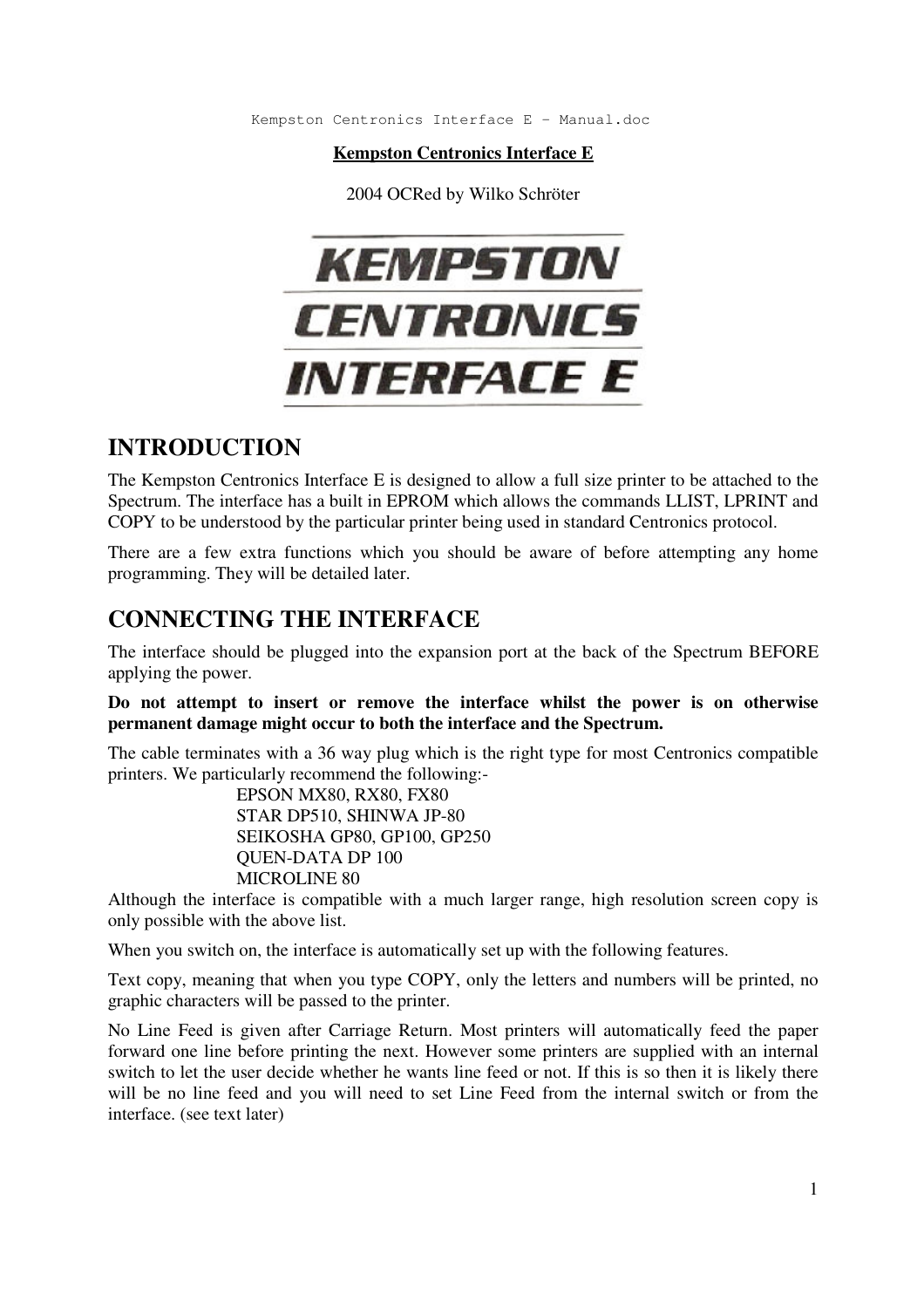The number of characters printed per line is set to 80. To alter the number of characters printed per line, simply POKE location 23679 with the required number. e.g. For a column width of 32 characters type

POKE 23679,32 ENTER

To check on the current status of the interface type COPY : REM ? ENTER

This results in the following line being displayed.

CR \*TOKENS ON\* \*=\*TEXT \* 80

This line is called the Status line and this gives the current settings of the interface ROM software.

Each feature of the interface is separated by '\*'.

The first 'CR \*' represents Carriage Return and no Line Feed. To tell the printer to feed paper out after a line is printed, type

COPY : REM / 1

This will be represented by 'CR+LF\*', To turn off the Line Feed type

COPY : REM / 0

returning the status line to 'CR \*'.

The second feature is '\*TOKENS ON\*'. Tokens are the single byte form that Sinclair use to represent keywords and Spectrum graphics, e. g. token number 230 or CHR\$ 230, is the keyword ' NEW '. With tokens on, LPRINT CHR\$ 230 will result in ' NEW ' being printed on the printer.

To access the printer's own graphics or alternative character sets you need to turn off the tokens, as the interface will trap the code and convert it into a keyword or Sinclair graphic. This holds for any code below 32 or above 127. This is done by typing

COPY : REM CHR\$ 0 resulting in the status line changing to '\*TOKENS OFF\*'.

This then allows you to send direct codes to the printer. Using the above example, LPRINT CHR\$ 230 will print an italic 'f' on many printers. See also the text on ESC codes.

To turn them on again type COPY : REM CHR\$ 1

Next we find the ESC codes flag, usually turned off denoted by '\* \*'. ESC or escape codes are the control codes used by the printer to decide which type of print style is used or the distance between each line or to set the size of your page and the place where you start printing. Your printer manual will tell you which codes do what and also how to use them.

For example, on an EPSON type printer, ESC E is the code used to set emphasised printing. The printer manual tells you how to do this. LPRINT CHR\$ 27; "E"; followed by any text will print that text in emphasised format.

The 'CHR\$ 27;' is the ESC part of the ESC code. The Spectrum is not equipped with an ESCAPE key as some computers are so you will need to tell the interface that the next codes you are going to send will be ESC codes. To do this you have to turn on the ESC flag by simply LPRINT CHR\$ 27; . The status line can then be seen to change to '\*ESC\*'. Any control code can then be sent in the form given in the printer manual.

Effectively what you do is, for example, to set emphasised print, LPRINT CHR\$ 27; CHR\$ 27; "E" ; . The first 'CHR\$ 27;' turns on the ESC flag allowing the complete control code to be passed to the printer.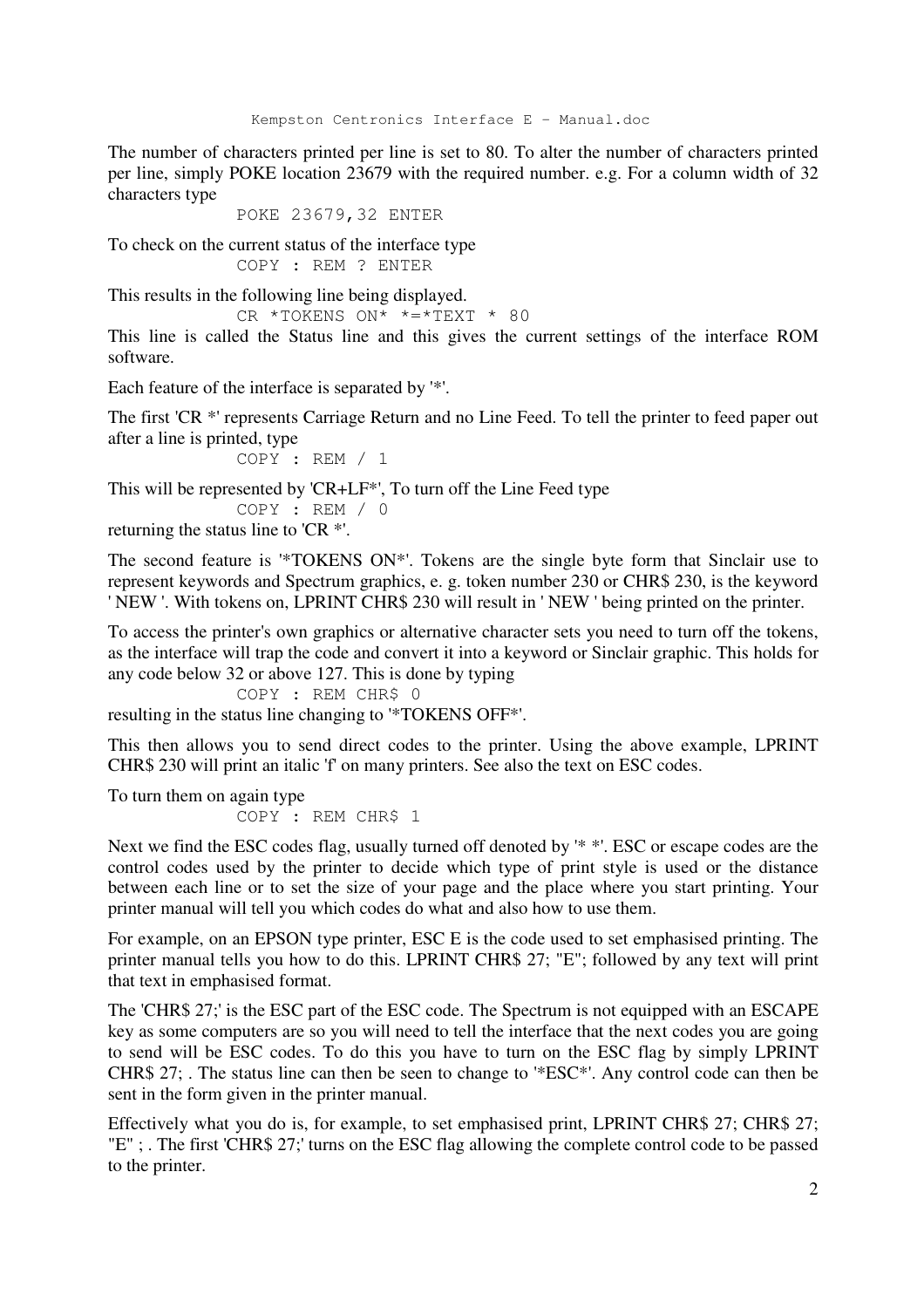Kempston Centronics Interface E - Manual.doc

If the control code you want has any characters below 32 then it is important that you turn off the tokens as instructed above otherwise the code will be ignored and only the printable characters will be printed instead. Also if you turn off the tokens, you need not send an extra CHR\$ 27; in front of the ESC code.

i. e. COPY : REM CHR\$ 0 followed by LPRINT CHR\$ 27 ; "E" ; will set emphasised printing.

If more than one code is to be used in one line, remember to insert the extra 'CHR\$ 27;' before the ESC of the control code.

The next feature is the setting for the size of the picture produced by COPY using one of those printers specified. Normally it is set to single size denoted by '\*=\*'. If you want an enlarged high resolution COPY on a specified printer you can type

 $COPY$  : REM  $\uparrow$  1

This command changes the status line to  $*\uparrow*'$ . To reset the COPY size to single, type  $COPY$  : REM  $\uparrow$  0

The next section shows the type of printer the interface expects to see plugged in. When you switch on, the interface will be in text mode, shown on the status line by '\*TEXT\*'.

In this mode, LPRINT, LLIST, and COPY will produce output onto any Centronics type printer, but will not print any graphics or copy the screen in high resolution.

If you have one of the above printers then you have available an option to print graphics in LLIST or LPRINT statements and to get a high resolution copy of the screen. You must first select the printer by typing one of the following commands.

For an EPSON MX80, RX80 or FX80 type

 $COPY$  : REM = # ENTER

(Use the same setting for any Epson compatible printer such as SHINWA, BROTHER HR 5, QUEN-DATA etc.)

For a SEIKOSHA GP80 or GP100 type COPY : REM= \* ENTER For a SEIKOSHA GP250 type  $COPY$  : REM = & ENTER

For a MICROLINE 80 type

```
COPY : REM = @ ENTER
```
(Note that due to the graphic printing routines of this printer only enlarged size COPY is available.)

To go back to TEXT mode type COPY : REM = ENTER

These settings are represented by '\*EPSON\*', '\*SE100\*', '\*SE250\*', '\*ML80\*' and '\*TEXT\*' respectively.

There is available an alternative ROM containing a high resolution colour COPY routine for the SEIKOSHA GP 700.

If you have this version, follow instructions for SEIKOSHA GP100 printers, i. e. for SEIKOSHA GP 700 type

 $COPY$  : REM = \*

The other settings for this ROM are '\*TEXT\*' and '\*EPSON\*'.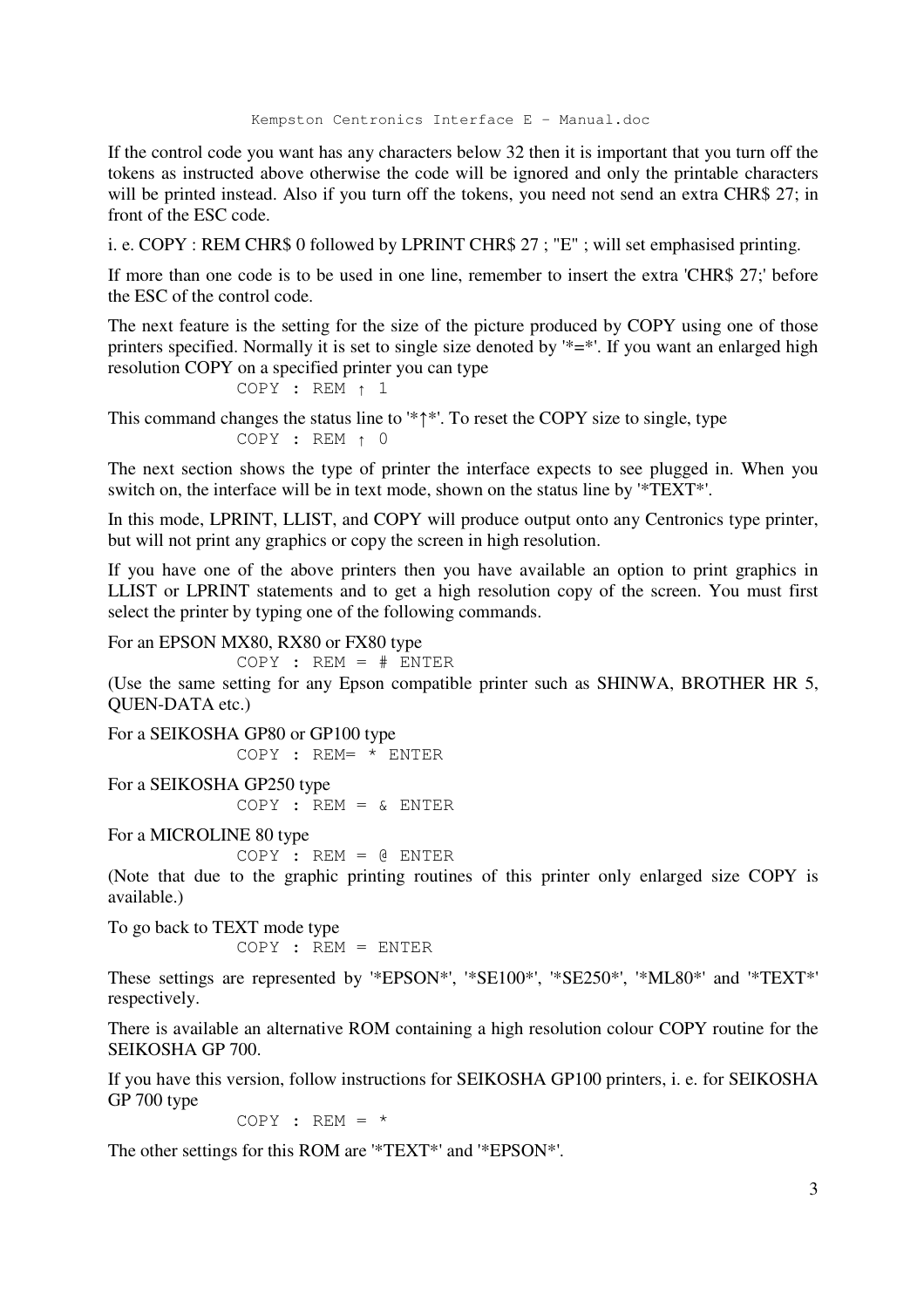Kempston Centronics Interface E - Manual.doc

The final part of the status line tells you the number of characters that will be printed per line on the printer. Normally set to 80, this can be changed to any number in the range 32 to 128 by POKE 23679,n

 $(n = the number required)$ 

## **NOTES**

#### **Your own programs**

You have seen how most of the commands take the format COPY : REM (command)

You can use these in Command mode on the Spectrum, i.e. when there is a flashing 'K' cursor in the bottom two lines of the screen. After entering a command, the status line is displayed to confirm it. Press SPACE to continue.

You can also use the same commands from within programs simply by giving them individual line numbers. The status line will not be displayed in this case to avoid interrupting the program.

#### **2. Tasword II**

Before loading Tasword switch off tokens by COPY : REM CHRS 0

After loading TASWORD use the g option to change the graphics/printer options as follows.

 Code 1 : 0 Code 2 : 0 Code 3 : 0 Code 4 : 57855

Carriage return set to 13

Line Feed set to 0 or 10 according to your printer.

### **3. Omnicalc 2**

No changes are required, contrary to the instructions given. Simply set up the interface to suit the printer used before LOADing "om 2" from the tape.

#### **4. Other commercial programs**

The interface is compatible with software which uses either BASIC COPY or LPRINT to generate printer output and as such most commercial software will work without alteration.

**5.** If you have any queries regarding applications of the interface, please write to us at the following address:-

Technical Queries, Kempston Micro Electronics Ltd, Unit 30 Singer Way, Woburn Road Industrial Estate, Kempston, Bedford MK42 7AF.

Telephone (0234) 852997 after 1.30 p. m. Monday to Friday.